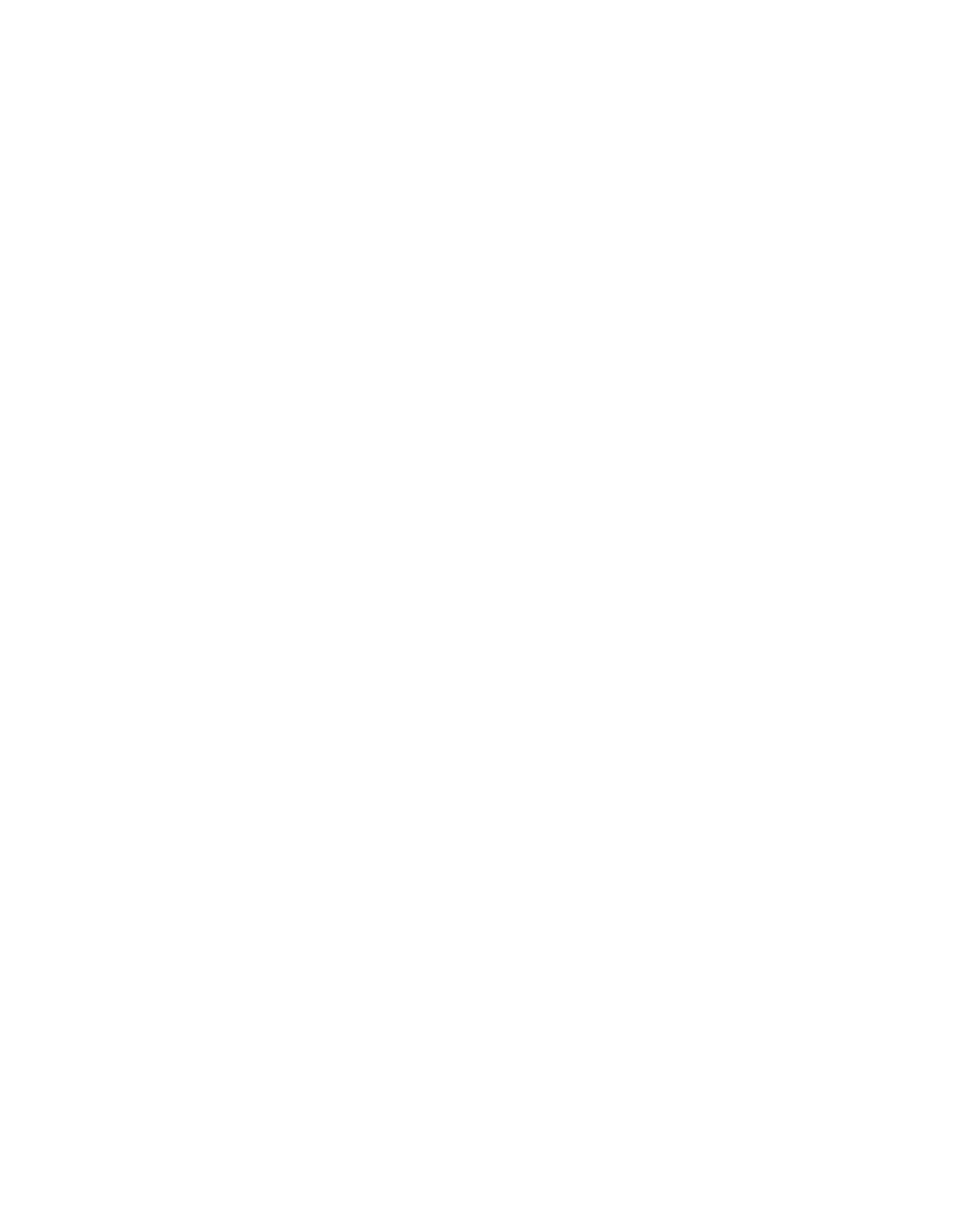Dentsply Maillefer) possessing the program for WaveOne files instrumentation was used. The flutes of the file were cleaned after every three pecks. On meeting obstruction, the file was removed, the canal irrigated, recapitulated, and the file reintroduced into the canal again. The instrumentation was done until the WaveOne primary file reached the apex.

*• Group 3 (iRace):* Ten specimens were instrumented using iRace rotary files. The root canal was flared using SX file from the universal Protaper (Dentsply Tulsa Dental, Tulsa, OK). For iRace group, an endodontic motor (X-Smart, Dentsply Maillefer) was set at 600 rpm and a torque of 1.5 Ncm. R1 file (15/0.06) followed by R2 file (25/0.04) was used in a sequential manner up to the working length. A 15 K-file was used for recapitulating between each file to prevent the apical blockage.

### **Measurement of the Extruded Irrigant**

Following canal preparation, the solution that was collected in the collecting vials was thoroughly mixed in a Vortex mixer (CM 101 Cyclomixer, Remi, India) for 5 minutes and debris allowed to sediment for 10 minutes. Micropipettes were used to measure the volume of extruded irrigant.

### **Measurement of the Bacteria**

About 0.01 mL of the extruded irrigant was pipetted out of the collecting vial and using a sterile cotton swab the suspension was plated on Mueller Hinton agar plates at 37°C and incubated for 24 hours (Fig. 2). The counting of bacteria was done using surface plating method.<sup>19</sup> In this method, the viable count of the bacteria was calculated by taking the average colony count per plate.

## **Measurement of the Debris**

The root apex was washed using 1 mL distilled water into the collecting vial to procure any debris sticking to the external root surface. The collecting vials were then incubated at 37°C till the irrigant evaporated. The collecting vials were weighed using a  $10^{-5}$ precision electronic balance (MYA 5.3Y microbalance, RADWAG balances, and scales, USA). Three subsequent readings were taken for every sample recording the mean. The amount of apically extruded debris was obtained by subtracting the postoperative weight of the collecting vial from the preoperative weight of the collecting vial.

Data analysis was carried out using statistical package for the social sciences (SPSS) version 16 software. *p* <0.05 was considered significant. Extrusion of irrigant, debris and bacteria were assessed using the independent Kruskal–Wallis test. Intergroup comparison was done using Mann–Whitney tests to test for significant differences.

### **RESULTS**

The mean value of debris, bacteria, and irrigant extruded (in mg) obtained in each group are shown in Table 1. The maximum debris extrusion was seen in Protaper NEXT group (1.21 mg) followed by iRace group (0.21 mg) and the least in WaveOne group (0.05 mg). Maximum irrigant extrusion was in WaveOne (0.62 mg) and Protaper Next groups (0.62 mg) and least was by iRace rotary system (0.20 mg). The maximum bacteria extruded was in the Protaper Next group (246.40 CFU/mL) followed by iRace group (158.80CFU/mL), while WaveOne group had the least amount of bacteria extrusion (14.60 CFU/mL).



**Figs 2A to C:** *E. faecalis* growth on Mueller Hinton agar plates. (A) ProTaper NEXT rotary system; (B) WaveOne rotary system; (C) iRace rotary system

|  |  | Table 1: Descriptive statistics and association between extrusion of irrigant, debris, and bacteria (using independent Kruskal–Wallis test) |  |  |
|--|--|---------------------------------------------------------------------------------------------------------------------------------------------|--|--|
|  |  |                                                                                                                                             |  |  |

|                   | Debris (in mg)  | Volume of irrigant (in mL) | Bacteria (CFU/mL)  |
|-------------------|-----------------|----------------------------|--------------------|
| ProTaper Next     | $1.21 \pm 2.21$ | $0.62 \pm 0.06$            | $246.40 \pm 41.41$ |
| WaveOne           | $0.05 \pm 0.03$ | $0.62 \pm 0.15$            | $14.60 \pm 2.76$   |
| iRace             | $0.21 \pm 0.09$ | $0.20 \pm 0.05$            | $158.80 \pm 22.47$ |
| Test statistic    | 25.351          | 19.561                     | 25.864             |
| Degree of freedom |                 |                            |                    |
| <i>*p</i> value   | < 0.001         | < 0.001                    | < 0.001            |

\**p* < 0.05 is significant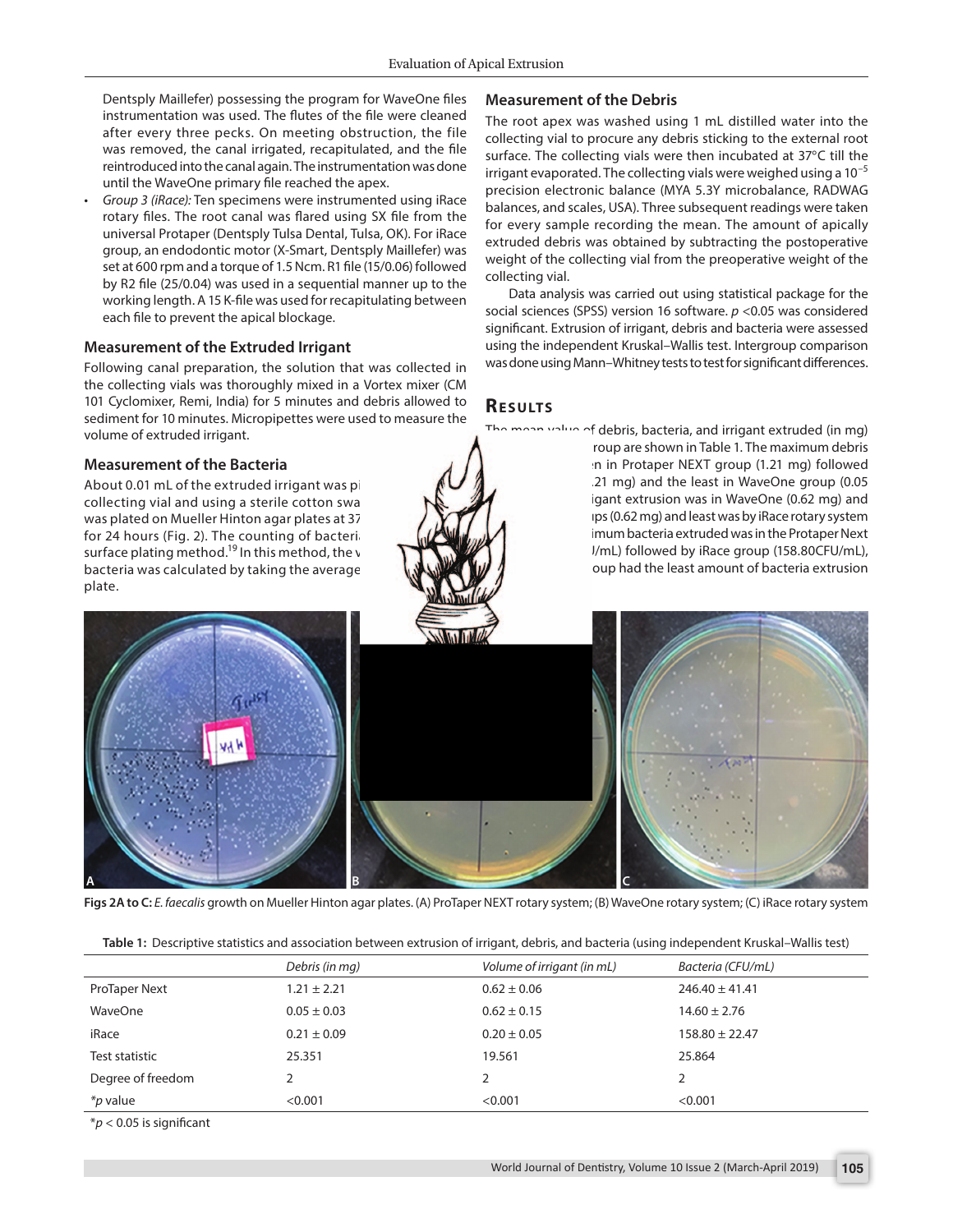| Table 2: Comparison of apical extrusion of irrigant, bacterial, debris using Mann Whitney analysis between group I (ProTaper NEXT) and |
|----------------------------------------------------------------------------------------------------------------------------------------|
| group II (WaveOne) and group III (iRace)                                                                                               |

|                  |                   | Mann-Whitney<br>statistics | Wilcoxon W | Test statistic | Standard error | p value |
|------------------|-------------------|----------------------------|------------|----------------|----------------|---------|
| Group I and II   | Debris (mg)       | 0.000                      | 55         | 3.790          | 13.194         | 0.000   |
|                  | Irrigant (mL)     | 44                         | 99         | 0.457          | 13.13          | 0.684   |
|                  | Bacteria (CFU/mL) | 0.000                      | 55         | 3.791          | 13.19          | 0.000   |
| Group II and III | Debris (mg)       | 100                        | 155        | 3.791          | 13.19          | 0.000   |
|                  | Irrigant (mL)     | 0.000                      | 55         | 3.791          | 13.19          | 0.000   |
|                  | Bacteria (CFU/mL) | 100                        | 155        | 3.787          | 13.20          | 0.000   |
| Group I and III  | Debris (mg)       | 2                          | 57         | 2              | 3.790          | 0.000   |
|                  | Irrigant (ml)     | 0.000                      | 55         | 0.000          | 3.805          | 0.000   |
|                  | Bacteria (CFU/mL) | 0.000                      | 55         | 0.000          | 3.633          | 0.000   |

\**p* <0.05 is significant

Intergroup comparison using Kruskal–Wallis test revealed that the amount of debris, volume of irrigant and bacteria was statistically significant in all the three groups (Table 1). The  $p$  value was kept as  $\leq$  0.05. Mann–Whitney analysis (Table 2) revealed there was a significant difference in the extruded debris and bacteria between Protaper NEXT and WaveOne groups ( $p = 0.000$ ). However, no significant difference was noted in the amount of irrigant extruded ( $p = 0.684$ ) between ProTaper NEXT and WaveOne. There was a significant difference ( $p = 0.000$ ) in the amount of debris, bacteria, and irrigant between WaveOne and iRace. A significant difference (*p* = 0.000) was also noted in the amount of debris, irrigant, and bacteria extruded between Protaper NEXT and iRace group.

# **Discussion**

Mandibular premolars having a single root and the single canal was clinically evaluated and selected using operating loupes. This was done as factors like the presence of more than one canal, and the canal curvature have been known to affect the amount of apical extrusion.<sup>20-22</sup>

Several methods have been cited in the literature to quantify the extrusion of debris and irrigant; however, the method given by Myers and Montgomery<sup>18</sup> in 1991 has been most widely used.9,23 This method simulates real clinical conditions as it does not allow the operator to visually perceive the apical foramen whilst canal preparation, by making use of amber colored glass vial in which the tooth is suspended, thereby reducing operator bias. However, it has some inherent disadvantages like being unable to replicate periapical resistance. The canals were preflared using an Sx file as coronal flaring has been reported to improve the control over instrument while preparing the apical third of the canal. $^{24}$ 

The apical patency of the premolars was maintained by using a 10 K-file to achieve standardization of apical diameters. Tinaz et al.<sup>25</sup> have shown that as the apical diameter increases, the debris extrusion also increases, while Lambrianidis et al.<sup>26</sup> has paradoxically reported that greater amount of extrusion with intact apical constriction. Apical preparation was standardized in all the groups by keeping the master apical file size the same (25 mm).

In order to further decrease variability the amount of irrigant was kept constant (3 mL) for all specimens, the depth of irrigation needle insertion was determined at an established level (3 mm from working length); and the irrigant passively injected to minimize any undue forces on the irrigating syringe.<sup>27</sup>

*Enterococcus faecalis* was used as a bacteriological marker in the present study as they have been found in the oral cavity.<sup>28</sup> They have been implicated in persistent root canal infections owing to their facultative anaerobic nature and have been retrieved from root canals of teeth with post-treatment disease.<sup>29</sup>

Over the years, a variety of NiTi instruments have emerged all aimed at overcoming the limitations encountered in earlier systems. The differences obtained in various studies may be attributed to variation in following characteristics of the instruments: (i) the preparation technique (ii) the varied cross-sectional design of the file and (iii) the apical tapers of the instruments.<sup>14</sup>

The descriptive results of the present study revealed extrusion of debris, bacteria, and irrigant in all the groups regardless of the file design or kinematic motion involved confirm the findings of previous studies. Many earlier studies have affirmed that all instrumentation techniques produce apical extrusions<sup>7,14</sup> reinforcing the fact that it is impossible to clean and shape canal chemo mechanically without causing apical extrusions. Subsequent studies in endodontic literature<sup>9,21,25</sup> have also shown that all engine-driven instruments extruded lesser intracanal bacteria than manual instruments. Reddy and Hicks suggested that the rotational motion produced by enginedriven instruments tended to pack dentinal debris into the flutes of the file and direct them towards the orifice away from the apical foramen thereby reducing their extrusion. $21$ 

The results from the existing studies are controversial in regard to the type of engine-driven system causing lesser apical extrusions. While some indicated that continuous rotational movement extruded a lesser amount of debris<sup>30-32</sup> others demonstrated a higher amount of debris extrusion with continuous rotation compared to reciprocation motion.<sup>16,33,34</sup>

Hence the null hypothesis regarding WaveOne files extrude lesser debris and bacteria was accepted.

The reason for such a finding can be attributed to the following reasons:

WaveOne files are designed to work in an unequal reciprocating motion which is similar to a mechanized balanced force pressure less technique while the balanced force technique apparently allows better control over the apically extruded debris as suggested by Yared in 2008. $35$ 

The reciprocating motion squeezes the debris and bacteria into the flutes and carries it out of the canal reducing debris extrusion.